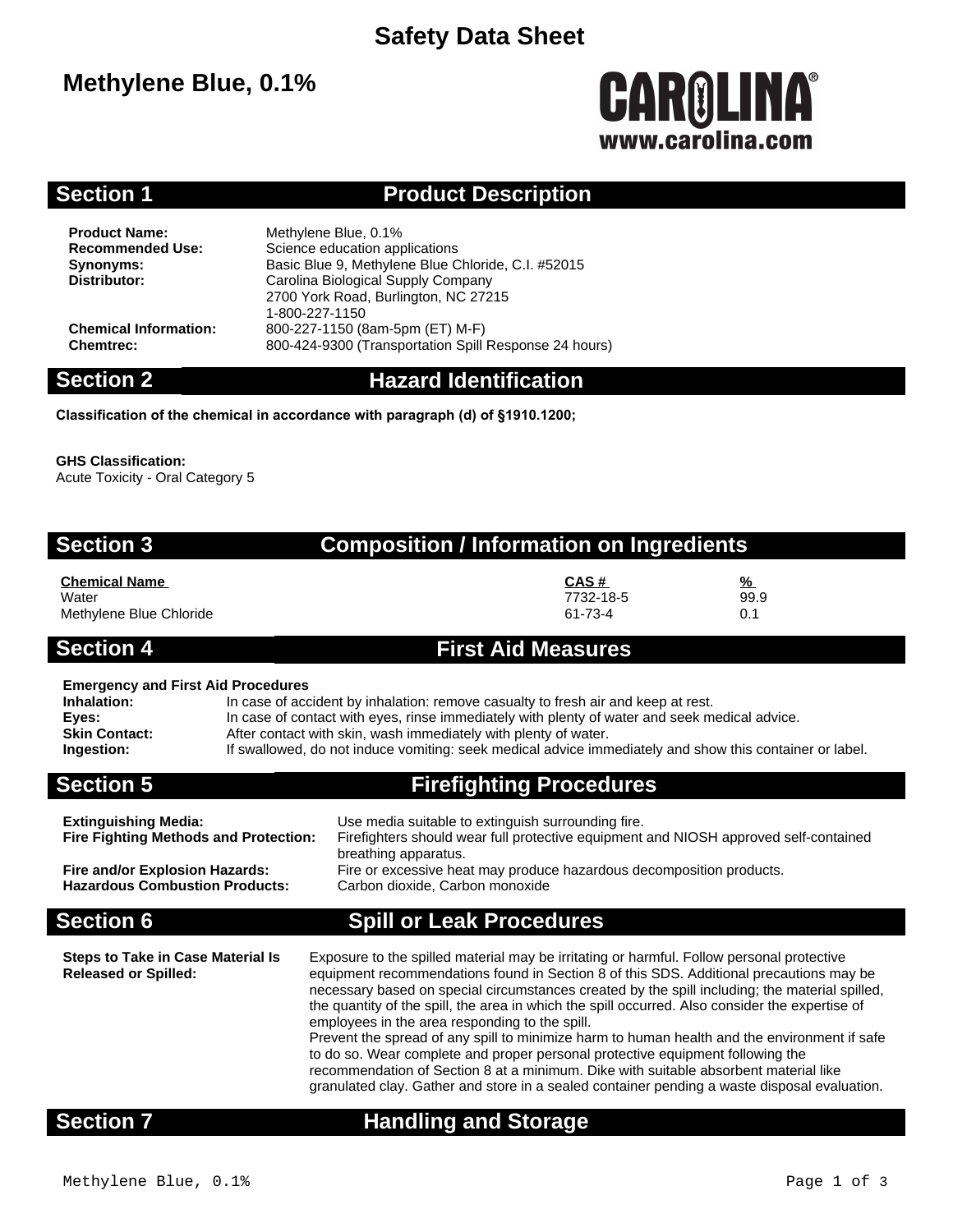## **Safety Data Sheet**

Storage: Keep container tightly closed in a cool, well-ventilated place. **Storage Code:** Green - general chemical storage

| <b>Section 8</b>                                                                                                    | <b>Protection Information</b>                                                           |               |              |                 |  |
|---------------------------------------------------------------------------------------------------------------------|-----------------------------------------------------------------------------------------|---------------|--------------|-----------------|--|
|                                                                                                                     | <b>ACGIH</b>                                                                            |               |              | <b>OSHA PEL</b> |  |
| <b>Chemical Name</b>                                                                                                | (TWA)                                                                                   | <u>(STEL)</u> | <u>(TWA)</u> | <u>(STEL)</u>   |  |
| Methylene Blue Chloride                                                                                             | N/A                                                                                     | N/A           | N/A          | N/A             |  |
| <b>Control Parameters</b>                                                                                           |                                                                                         |               |              |                 |  |
| <b>Engineering Measures:</b>                                                                                        | No exposure limits exist for the constituents of this product. General room ventilation |               |              |                 |  |
|                                                                                                                     | might be required to maintain operator comfort under normal conditions of use.          |               |              |                 |  |
| <b>Personal Protective Equipment (PPE):</b>                                                                         | Lab coat, apron, eye wash, safety shower.                                               |               |              |                 |  |
| <b>Respiratory Protection:</b>                                                                                      | No respiratory protection required under normal conditions of use. Provide general room |               |              |                 |  |
|                                                                                                                     | exhaust ventilation if symptoms of overexposure occur as explained Section 11. A        |               |              |                 |  |
|                                                                                                                     | respirator is not normally required.                                                    |               |              |                 |  |
| <b>Eye Protection:</b>                                                                                              | Wear chemical splash goggles when handling this product. Have an eye wash station       |               |              |                 |  |
|                                                                                                                     | available.                                                                              |               |              |                 |  |
| Avoid skin contact by wearing chemically resistant gloves, an apron and other protective<br><b>Skin Protection:</b> |                                                                                         |               |              |                 |  |
| equipment depending upon conditions of use. Inspect gloves for chemical break-through                               |                                                                                         |               |              |                 |  |
|                                                                                                                     | and replace at regular intervals. Clean protective equipment regularly. Wash hands and  |               |              |                 |  |
|                                                                                                                     | other exposed areas with mild soap and water before eating, drinking, and when leaving  |               |              |                 |  |
|                                                                                                                     | work.                                                                                   |               |              |                 |  |
| Gloves:                                                                                                             | No information available                                                                |               |              |                 |  |
|                                                                                                                     |                                                                                         |               |              |                 |  |

## **Section 9 Physical Data**

| Formula: C16H18ClN3S (aq)                         | Vapor Pressure: No data available             |
|---------------------------------------------------|-----------------------------------------------|
| Molecular Weight: No data available               | Evaporation Rate (BuAc=1): No data available  |
| Appearance: Blue Green Liquid                     | Vapor Density (Air=1): No data available      |
| <b>Odor: None</b>                                 | <b>Specific Gravity: 1</b>                    |
| <b>Odor Threshold:</b> No data available          | <b>Solubility in Water: Soluble</b>           |
| <b>pH:</b> No data available                      | Log Pow (calculated): No data available       |
| <b>Melting Point: 0 C</b>                         | Autoignition Temperature: No data available   |
| <b>Boiling Point: 100 C</b>                       | Decomposition Temperature: No data available  |
| <b>Flash Point: No data available</b>             | Viscosity: No data available                  |
| <b>Flammable Limits in Air: No data available</b> | Percent Volatile by Volume: No data available |
|                                                   |                                               |

**Section 10 <b>Reactivity Data** 

**Conditions to Avoid:** Exposure to light. **Incompatible Materials:** Water-reactive materials Hazardous Polymerization: Will not occur

**Reactivity:** Not generally reactive under normal conditions.<br> **Chemical Stability:** Stable under normal conditions. Stable under normal conditions.

## **Section 11 Toxicity Data**

**Routes of Entry Ingestion, Skin contact. Symptoms (Acute):** Methemoglobinemia, Anemia **Delayed Effects:** No data available

| <b>Acute Toxicity:</b><br><b>Chemical Name</b><br>Water<br>Methylene Blue Chloride | <b>CAS Number</b><br>7732-18-5<br>61-73-4 | Oral LD50                 | Dermal LD50              | <b>Inhalation LC50</b>    |
|------------------------------------------------------------------------------------|-------------------------------------------|---------------------------|--------------------------|---------------------------|
| <b>Carcinogenicity:</b><br><b>Chemical Name</b><br>Methylene Blue Chloride         | <b>CAS Number</b><br>61-73-4              | <b>IARC</b><br>Not listed | <b>NTP</b><br>Not listed | <b>OSHA</b><br>Not listed |